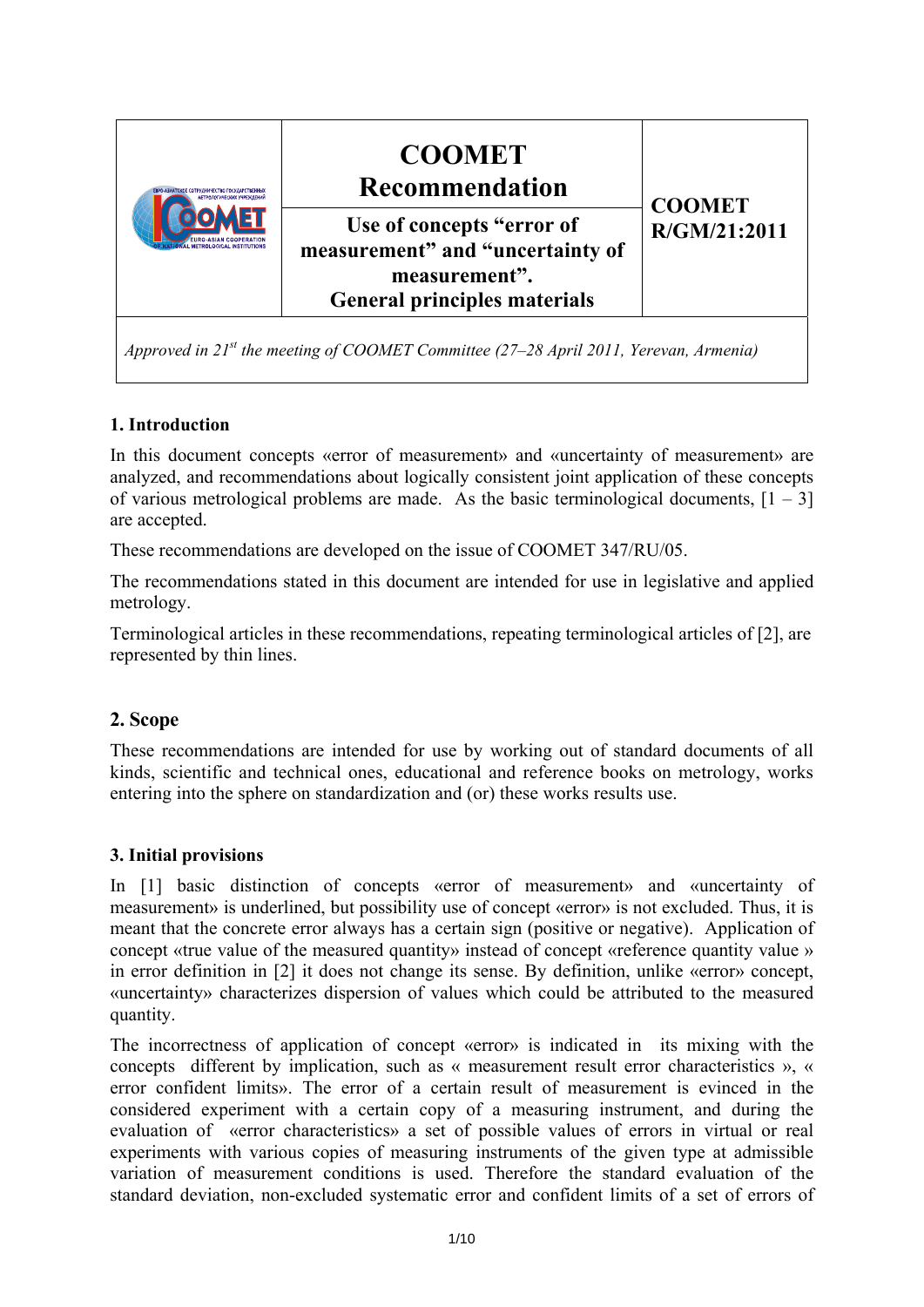measurement results do not correspond any more to initial definition of an error. Actually, these evaluations characterize not an error, but a dispersion of values attributed to the measured quantity on the basis of the used information, i.e. uncertainty.

Concepts «error of measurement» and «uncertainty of measurement» should be applied according to their definitions, without error substitution by evaluation parameter and components of measurement results dispersion.

## **4. Basic terms, definitions and comments to them**

In these recommendations, the following terms with appropriate definitions are used:

4.1

**measurement error** (error of measurement, error): **measured quantity value** minus a **reference quantity value**

N o t e 1: The concept of 'measurement error' can be used both

a) when there is a single reference quantity value to refer to, which occurs if a **calibration** is made by means of a **measurement standard** with a **measured quantity value** having a negligible **measurement uncertainty,** or if a **conventional quantity value** is given, in which case the measurement error is known, and

b) if a **measurand** is supposed to be represented by a unique **true quantity value** or a set of true quantity values of negligible range, which case the measurement error is not known.

N o t e 2: Measurement error should not be confused with production error or mistake.

[2, article 2.16]

C o m m e n t: True value of a quantity cannot be defined. This concept applies only in theoretical researches. In practice, they use reference quantity value  $X_0$  (see 4.2), and a error of measurement  $\Delta$  is defined according to formula:

$$
\Delta = X_{\rm m} - X_{\rm o} \ ,
$$

where  $X_m$  – the value of quantity received by measurement (result of measurement [2, article 2.9]);

 $X_0$  – the value attributed to concrete quantity and accepted, often under the agreement, as a value, which has an uncertainty acceptable for the given purpose [2, article 2.12].

Thus, by definition, concept «the measurement error» concerns only the certain result of measurement received with the use of a certain copy of a measuring instrument. The error of measurement is a certain positive or a negative number. There are no bases to assign to this concept a sense of statistical parameter of any set of real or guess values. «Error of measurement» and «uncertainty of measurement» represent different concepts; they should not be confused with each other or used in the wrong way [1, point 3.2.2].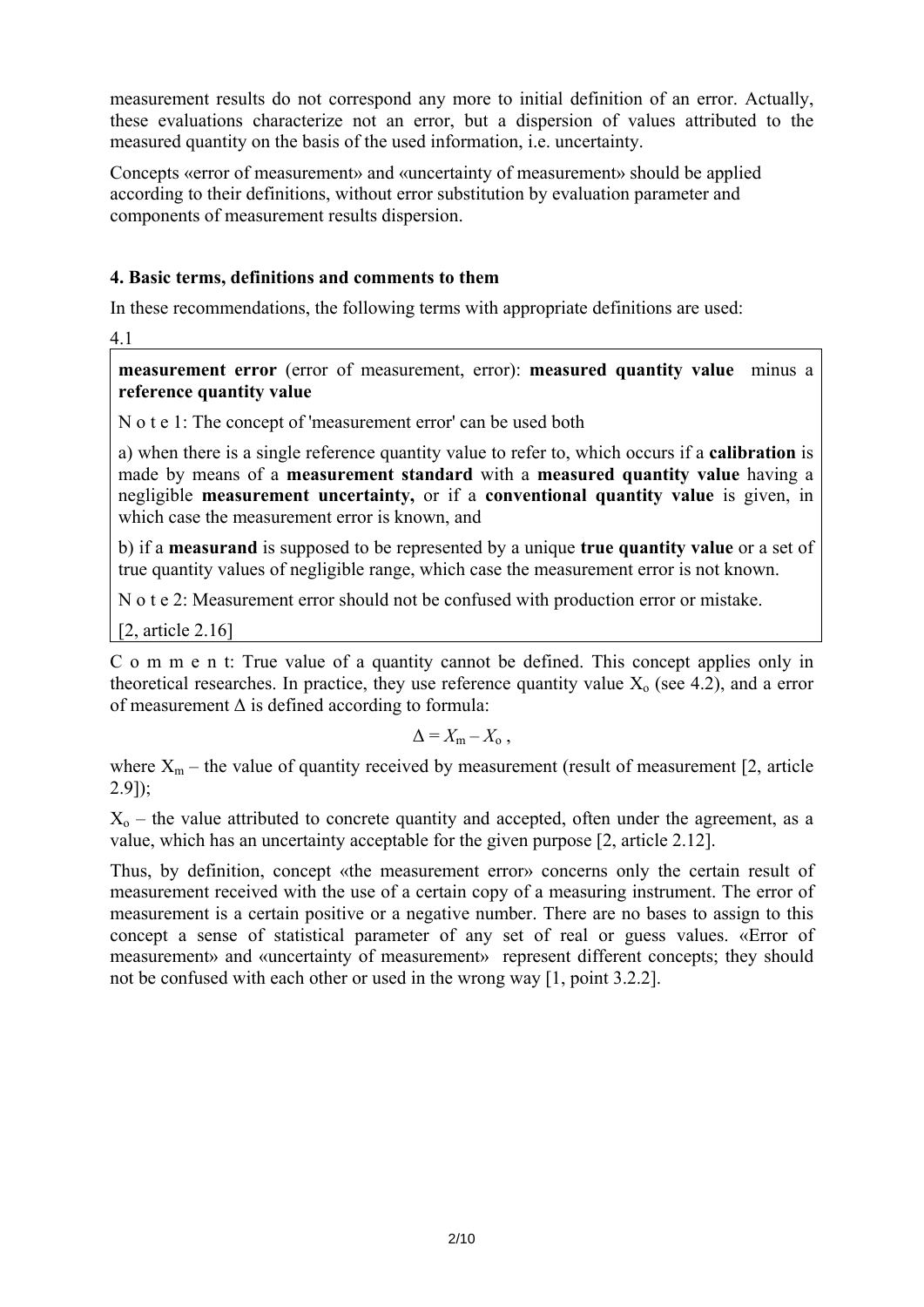4.2.

**reference quantity value** (reference value): **quantity value** used as a basis for comparison with values of **quantities** of the same **kind**

N o t e 1: A reference quantity value can be a **true quantity value** of a **measurand**, in which case it is unknown, or a **conventional quantity value,** in which case it is known.

N o t e 2: A reference quantity value with associated **measurement uncertainty** is usually provided with reference to

a) a material, e.g. **certified reference material**,

b) a device, e.g. stabilized laser,

c) a **reference measurement procedure**,

d) a comparison of **measurement standards.** 

[2, article 5.18]

C o m m e n t: Concept «conventional quantity value» [2, article 2.12] covers the concept «the real value of quantity » («the conventional true quantity value») — the value of quantity received experimentally and being so close to the true value, that in the put measuring problem it can be used instead of that.

4.3. **relative error:** Ratio  $\Delta/X_0$  error of measurement  $\Delta$  to reference quantity value  $X_0$ .

C o m m e n t: It is not recommended to replace in this respect the reference quantity value by the result of measurement, as it contradicts the concept of « error of measurement » definition.

4.4.

**systematic measurement error** (systematic error of measurement, systematic error)**:**  component of **measurement error** that in replicate **measurements** remains constant or varies in a predictable manner

N o t e 1: A **reference quantity value** for a systematic measurement error is a **true quantity value**, or a **measured quantity value** of a **measurement standard** of negligible **measurement uncertainty**, or a **conventional quantity value**.

N o t e 2: Systematic measurement error, and its causes, can be known or unknown. A **correction** can be applied to compensate for a known systematic measurement error.

N o t e 3: Systematic measurement error equals measurement error minus **random measurement error**.

[2, article 2.17]

C o m m e n t: It is necessary to keep in mind that at definition of a difference of the specified errors, each of the errors is taken with the positive or negative sign.

#### 4.5.

**random measurement error (**random error of measurement, random error**):** component of **measurement error** that in repeated **measurements** varies in an unpredictable manner

N o t e 1: A **reference quantity value** for random measurement error is the average that would ensue from an infinite number of replicate measurements of the same **measurand.** 

N o t e 2: Random measurement errors of a set of replicate measurements form a distribution that can be summarized by its expectation, which is generally assumed to be zero, and its variance.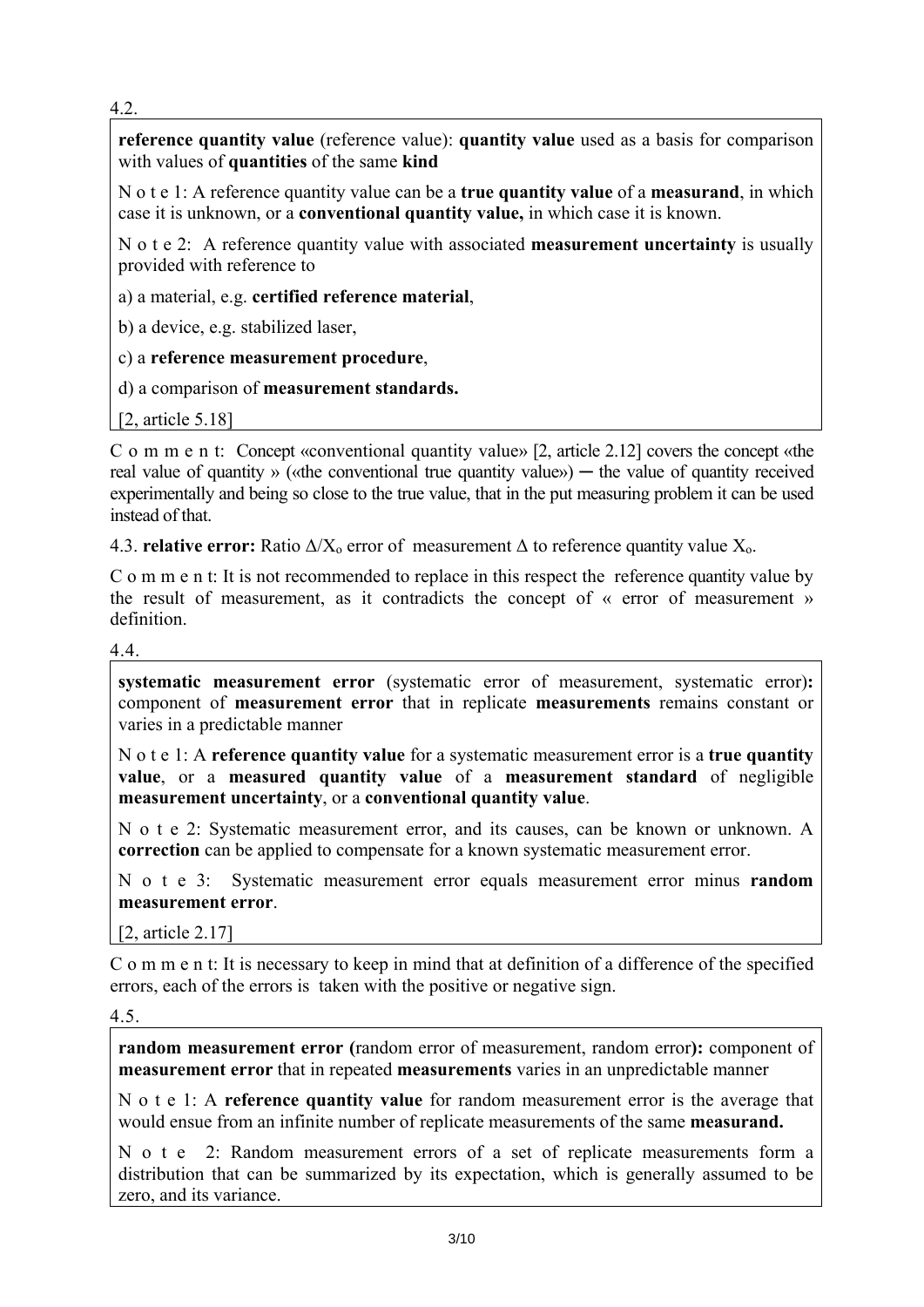N o t e 3: Random measurement error equals measurement error minus **systematic measurement error**.

[2, article 2.19]

C o m m e n t: It is necessary to keep in mind that at definition of a difference of the specified errors, each of the errors is taken with the positive or negative sign.

4.6

**measurement uncertainty** (uncertainty of measurement, uncertainty): Non-negative parameter characterizing the dispersion of the **quantity values** attributed to a **measurand,** basis on the information used

N o t e 1: Measurement uncertainty includes components arising from systematic effects, such as components associated with **corrections** and the assigned quantity values of **measurement standards**, as well as the **definitional uncertainty**. Sometimes estimated systematic effects are not corrected for but, instead, associated measurement uncertainty components are incorporated.

N o t e 2: The parameter may be, for example, a standard deviation called **standard measurement uncertainty** (or a specified multiple of it), or the half-width of an interval, having a stated **coverage probability**.

N o t e 3: Measurement uncertainty comprises, in general, many components. Some of these may be evaluated by **Type A evaluation of measurement uncertainty** from the statistical distribution of the quantity values from series of **measurements,** and can be characterized by standard deviations. The other components, which may be evaluated by **Type B evaluation of measurement uncertainty**, can also be characterized by standard deviations, evaluated from probability density functions based on experience or other information.

N o t e 4: In general, for a given set of information, it is understood that the measurement uncertainty is associated with a stated quantity value attributed to the measurand. A modification of this value results in a modification of the associated uncertainty

[2, article 2.26]

C o m m e n t: The value said in the note 4 is the best estimation of value of the measurand, and all components of uncertainty, including the components caused by systematic effects, for example, connected with corrections and standards, lead to dispersion [1, point 2.2.3, Notes 1- 3].

Quantitatively, «uncertainty of measurement» (as a rule) can be characterized by «standard uncertainty of measurement» – uncertainty of result of the measurement expressed as a standard deviation, or «the expanded measurement uncertainty» [1, points 2.3.1, 2.3.4 and 2.3.5].

Thus, «uncertainty of measurement» as the parameter, characterizes the dispersion of a set of measurement results possible values in a considered measuring situation, but not an error of concrete result of measurement. For example, a case is possible, when the result of measurement has negligibly small error with large uncertainty [1, point 3.3.1, the note].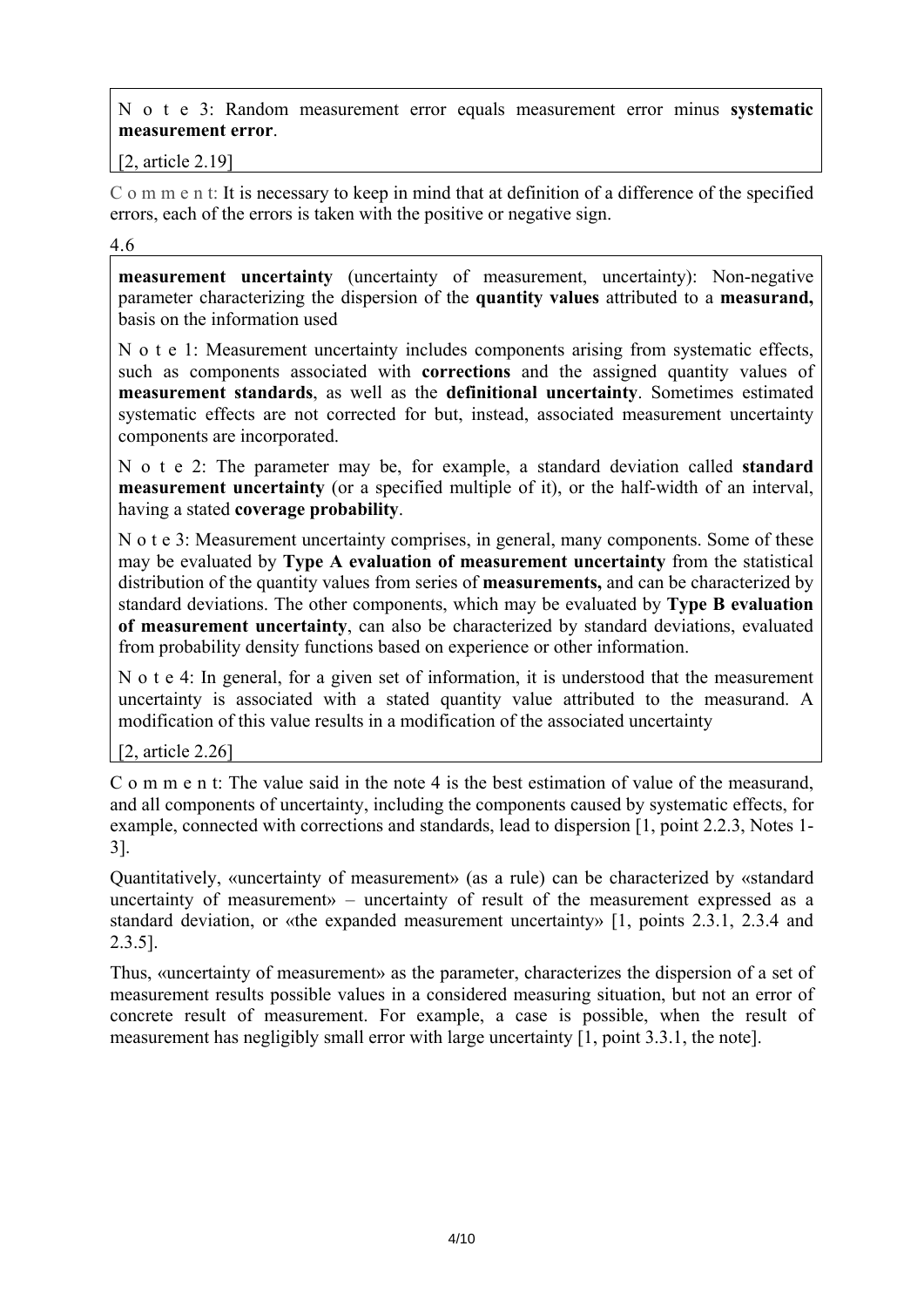#### 5. **Recommendations concerning correct application of concepts «error of measurement» and «uncertainty of measurement»**

### 5.1 **Application of concepts «error of measurement» and «uncertainty of measurement» in concrete metrological situations**

5.1.1 Result of measurement is the value of quantity received by its measurement and uncertainty of measurement . Concrete results of measurements in any metrological situations unequivocally can and should be characterized by uncertainty. Application of concept error of measurement result, which is essentially unknown and is specifically indefinable, is possible only in theoretical reasoning concerning measurement results. Error concept is supposed to be used during measuring instrument calibration and verification (see point 4.1, note 1, enumeration a).

 5.1.2 Results of measurements, which are carried out during national standards comparisons (key, regional, international) according to the Arrangement [4], are represented with the detailed data about evaluation of uncertainty. Here, the errors characteristics of standards, which are stated in registration certificates for national standards, can be used for evaluation of uncertainty of measurement result.

 5.1.3 Calibration and measuring capabilities of national metrological institutes, according to Appendix C of Agreement [4], are represented with indication expanded uncertainty of measurement results and coverage factor. Here, it is obligatory to indicate data about metrological traceability under transfer of appropriate measurement scale or size of measurement unit.

5.1.4 In measurement procedure, operation and calculus complex is described; its fulfillment provides obtaining of the measurement result with the established indices of accuracy.

Results of measurement according to measurement procedure are recommended to be accompanied by uncertainty of measurement evaluations. Measurement procedure may include information about target uncertainty of measurement [2, point 2.34]. Standardized (certified) measurement procedure may maintain other established indices of accuracy measurements, for example by [5], corresponding of concrete setting and aria of its application.

5.1.5 At calibration of measuring instruments, they establish, under certain conditions, the proportion between values of quantity according to indications of measuring instrument and appropriate values realized using the standard. According to calibration results, corrections to measuring instruments indications may be made or values realized by measuring instruments may be made more exact. As it is specified in Appendix C to Agreement [4], only uncertainty can be a calibration accuracy characteristic. The same concerns the results of measuring instruments graduation in the course of calibration.

5.1.6 Measuring instruments metrological characteristics are standardized using the concept «error» or «accuracy class». Here, permissible error limits for measuring instruments of a given type are used.

5.1.7 Measuring instruments verification consists in establishing of measuring instrument (MI) suitability to application on the basis of experimental definition of metrological characteristics and acknowledgement of their conformity specified requirements. At verification, measurement standards are used.

MI verification may consist in the following:

a) Determination of MI suitability to application with rejection of those MI, whose error exceeds limits of the assumed error, established for MI of a given type;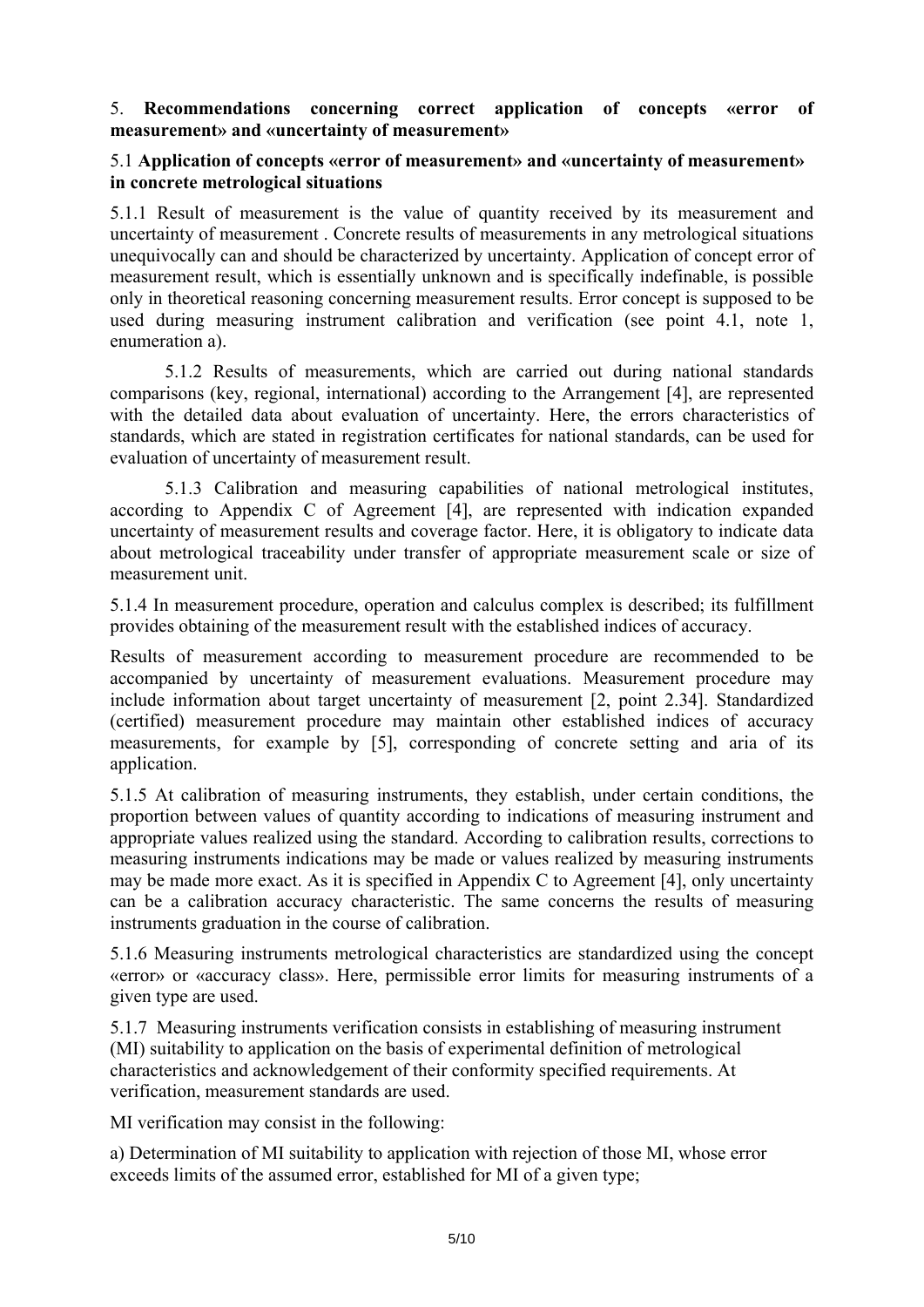b) Establishing of conventional true values or gauging characteristics of the MI brought for verification (including the way of corrections application);

c) Determination of MI suitability to application according to norms of their stability (with rejection of those MI, whose change of the conventional true value or gauging characteristics exceeded permissible instability limit established for MI of a given type for inter-verification interval), and establishing of the conventional true values or gauging characteristics of the other MIs.

At verification, norms of measuring instruments error limits are operated. Therefore, in verification it is assumed to specify, in what proportion should be the expanded uncertainty of measurements during verification and limits of errors of measuring instruments of the given confirmed type, and also to specify criteria of measuring instruments validity taking into account uncertainty of measurements at verification (see Appendix A). Here, general principles taking into account uncertainty of measurements in procedure evaluation of conformity with specified requirements may be used [6].

5.1.8 In construction of a verification chain, accuracy of unit size transfer method may be characterized by uncertainty of measurement.

### 5.2 **General recommendation.**

On the basis of the considered metrological situations, it is possible to assume the general rule: in the most metrological situations, measurement results are characterized by uncertainty, and accuracy of measuring instruments are characterized by error limits. Concept «error» is used at comparison with reference quantity value, and evaluation errors are obtained at calibration or verification of measuring instruments. Thus, concepts "uncertainty" and "error" are recommended to be used harmoniously, without mutual contraposition and exclusion of one of them.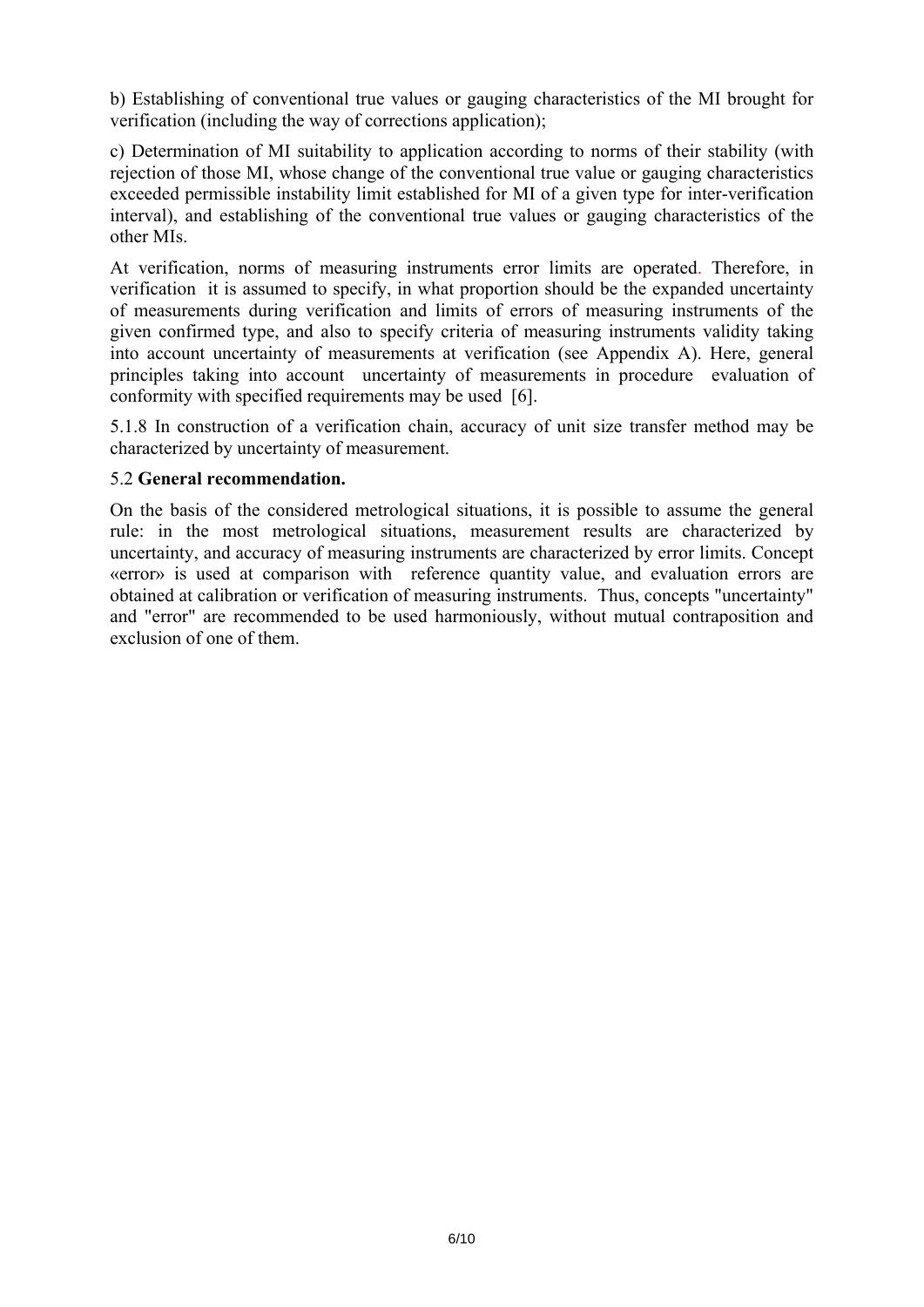#### **Appendix A**

#### **(reference)**

#### **Explanations to the use of concept «uncertainty of measurement» during verification**

In the international document OIML D 8 [7], the concept «uncertainty of measurement during verification of measuring instruments» is used without this provision concretization. Different versions of its realization are possible due to the diversity of real situations in correlation of error limits of verified measuring instruments and standards used for that, in correlation of type A and type B evaluated uncertainties. For example, if the expanded uncertainty of measurements at verification (coverage factor 2) does not exceed 1/3 of limits of error, uncertainty is ignored. The other possible versions of measuring instruments (MI) suitability criteria on verification results are: MI evaluated error doesn't exceed difference limit of error and expanded measurement uncertainty during verification (see, for example [8]); MI evaluated error does not exceed square root from difference of squares limit of error and expanded measurement uncertainty during verification. Such criteria of suitability may be used, in particular, during verification of MI representing the measures, for which the error is «difference between nominal values of measures and real values of quantities reproduced by them». The sense of uncertainty account during verification is explained by the graph in Figure А.1. The versions represented in this Appendix explain only the principles of concept «error» and «uncertainty» use, but they are not preferably recommended and don't cover all the diversity of possible situations.



 $X_{\partial}$  – reference (real) value (of standard);

*Хи* –indication of tested measuring instrument;

 $\Delta_{\rm H}$ ,  $\Delta_{\rm B}$  – upper and lower limits of error, according to normative document for measuring instruments to be tested (usually  $\Delta_{\rm H} = \Delta_{\rm B} = \Delta$ );

*U* – expanded uncertainty.

Figure А.1 – Diagram of uncertainty taking into account at confirmation of conformity of tested measuring instrument to limits of error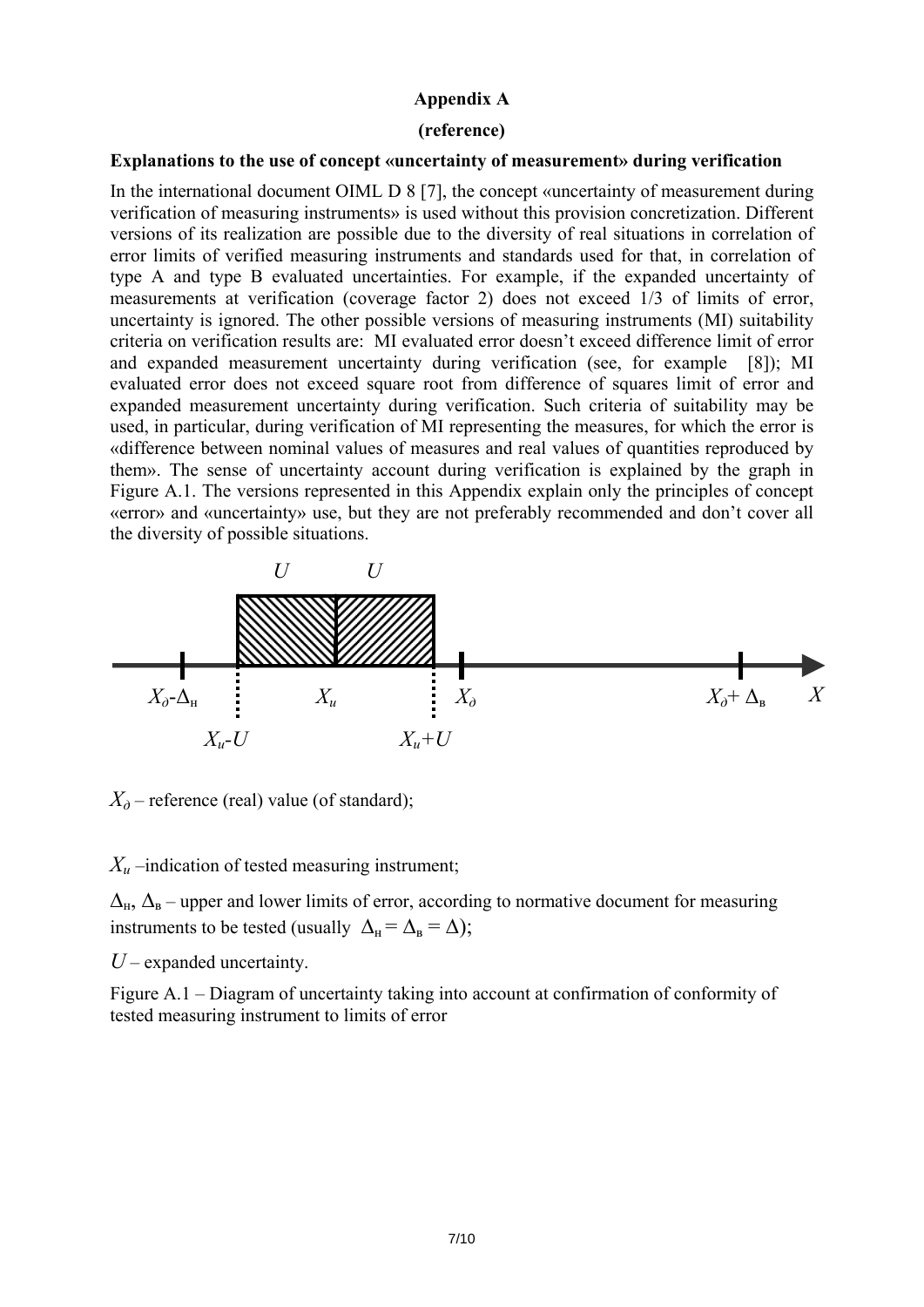| <b>Bibliography</b> |
|---------------------|
|                     |

| $\lceil 1 \rceil$ | ISO/IEC Guide 98-3:2008 | Uncertainty of measurement – Part 3: Guide to the<br>expression of uncertainty in measurement (GUM:1995)                                                                  |
|-------------------|-------------------------|---------------------------------------------------------------------------------------------------------------------------------------------------------------------------|
| $\lceil 2 \rceil$ | JCGM 200:2008 (E/F)     | International vocabulary of metrology – Basic and general<br>concepts and associated terms (VIM).                                                                         |
| $\lceil 3 \rceil$ | PMT 91-2009             | Государственная система обеспечения единства<br>измерений. Совместное использование понятий<br>«погрешность измерения» и «неопределенность<br>измерения». Общие принципы. |
|                   |                         | (State system for ensuring the uniformity of measurements.)                                                                                                               |
|                   |                         | Joint use of concepts «error of measurement» and<br>«uncertainty of measurement». General principles.)                                                                    |
| [4]               |                         | Mutual recognition of national measurement standards and of calibration and measurement<br>certificates issued by national metrology institutes, Paris, 14 October 1999.  |
|                   | [5] ISO 5725-1:1994     | Accuracy (trueness and precision) of measurement methods<br>and results. Part 1: General principles and definitions                                                       |
| 6                 | ISO 10576-1:2003        | Statistical methods. Guidelines for the evaluation of<br>conformity with specified requirements. Part 1. General<br>principles.                                           |

| [7] International Document | OIML D 8, Edition 2004 | Measurement standards. Choice, recognition, use,<br>conservation and documentation. |
|----------------------------|------------------------|-------------------------------------------------------------------------------------|
| [8] OIML R 111-1-2004      |                        | Weights of classes E1, E2, F1, F2, M1, M1-2, M2, M2-3 $\mu$                         |

M3. Part 1: Metrological and technical requirements.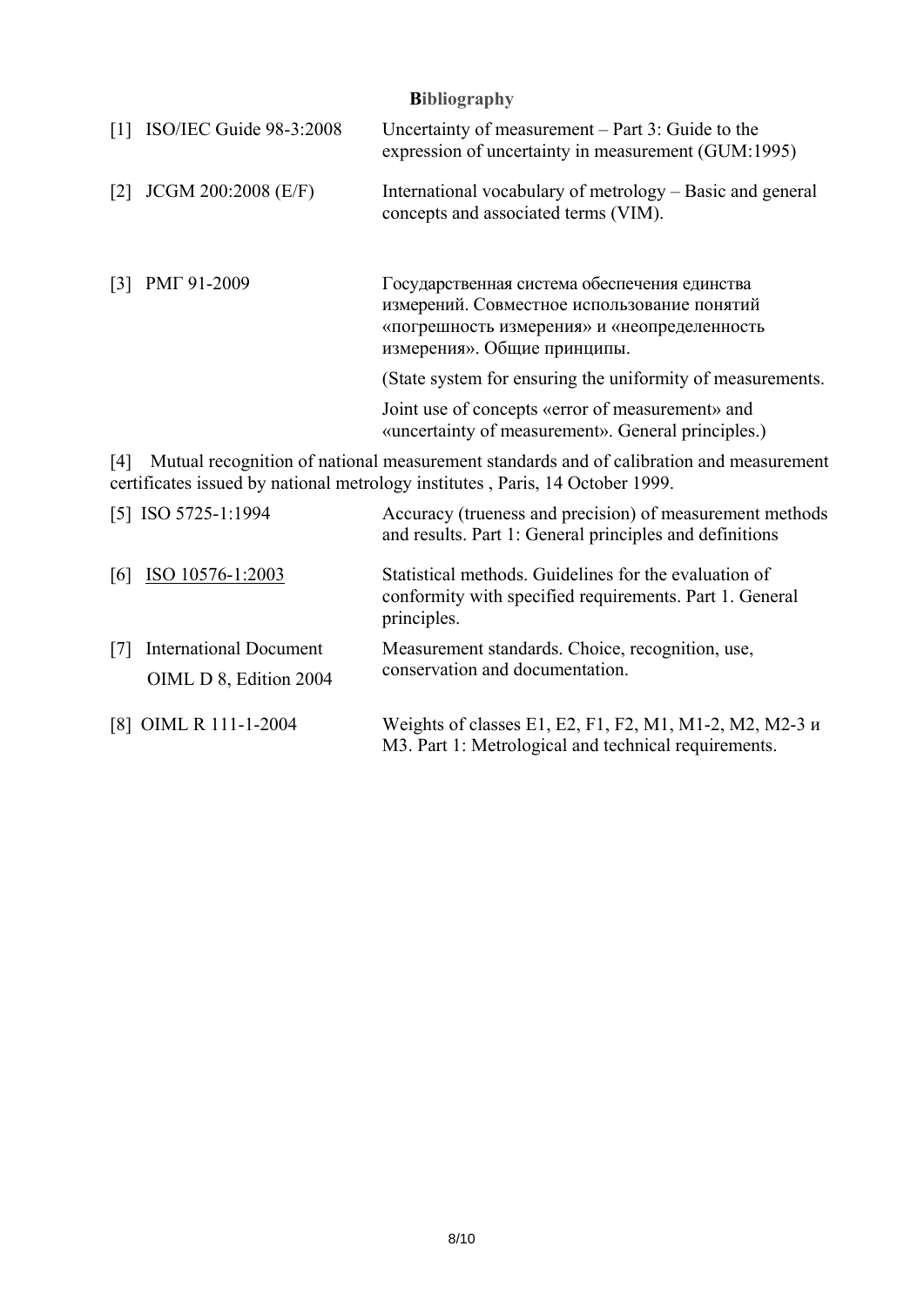#### **Information data**

1. Coordinating organization: «NATIONAL SCIENTIFIC RESEARCH INSTITUTE FOR PHYSICOTECHNICAL AND RADIO ENGINEERING MEASUREMENTS».

Authors: A.S.Doynikov (supervisor), B.N.Krupin, S.G.Bessonov (text English editors)

2. COOMET theme 347/RU/05.

3. Document was approved at the \_\_th meeting of COOMET Committee.

4. Information about application of the document in organizations – members of COOMET.

Recommendation is developed on the basis of РМГ 91-2009 « National system of uniformity of measurements. Uniformity of "measurement error" and "measure ment uncertainty" concepts joint use. General principles.» and of materials of publications:

A.S. Doynikov. Methodical recommendations about application of concepts "error" and "uncertainty" in various metrological tasks. - "Legislative and applied metrology", 2006, №1, with. 43-46;

A.S. Doynikov "Consistent application of concepts "error" and "uncertainty of measurements" – Metrology and metrological maintenance. Theses of reports of the International scientific and technical conference. ⁄ edited by V. N. Koreshkova, et al. – Minsk: BelGIM, 2007, p. 80-84.

Recommended conceptually-terminological system and general principles are intended for use in legislative and applied metrology.